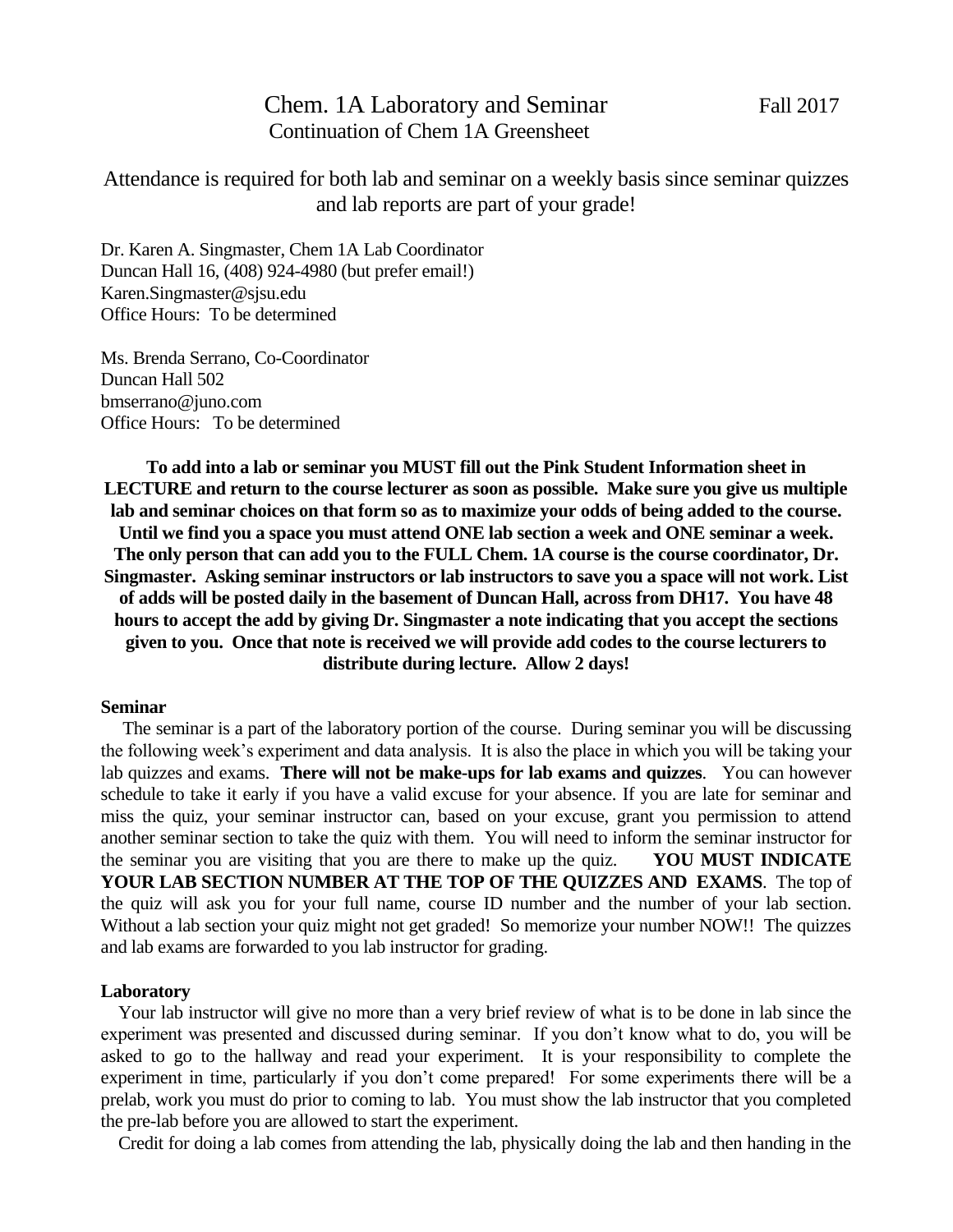necessary reports/worksheets. Without the reports, you will not get credit for the lab. If you hand in a report without having attended the lab, you will be dropped from the course and reported to the University's Disciplinary Committee. Many of the labs are done in pairs. Both members of the group are expected to be physically involved in doing the experiment and collecting the data. If one student does all the work, the partner will not get credit, even if the partner hands in a report sheet!

 Many of the labs do not take the full three hours, if you work efficiently. We have allowed time for you to complete your lab report and/or practice problems in lab. We strongly encourage you to do so. In many cases, you must hand in your lab report or a portion of it prior to leaving lab if you wish to receive credit for the lab.

 **Please do not be absent from lab! Two unexcused absences are sufficient for us to fail you in the full course.** You have one opportunity to make-up a lab, if you have a valid excuse. You would attend another section of the lab (during the same week you missed lab) and request a Make-Up lab slip. Follow the instructions on the slip. The make-up lab instructor can deny you access to make-up the lab if his/her room is full. **Your instructor will not accept more than one make-up lab unless it comes fully documented from you and supported by Dr. Singmaster.**

#### **Lockers**

 You will be sharing lockers with a student from another lab section. Make sure you leave the locker clean. Do not store chemicals used in the experiments in your locker. Do not leave valuables in the locker. Students who leave lockers dirty and with stored chemicals will be penalized financially. Consider purchasing your own goggles/safety glasses. Do not store them in the locker. You must check out of your locker even if you elect to not finish the course or you will get billed as much as \$40.

# **Grading**

The grade for lab is forwarded to your lecture professor. He/She will combine that with your lecture grade to give a grade for the full course. The grading is based on quizzes, lab exams, lab reports and evaluations points. **These points do not all have the same weight.** 

 **Quizzes** – We expect that you will have twelve 10-point lab quizzes which includes a greensheet quiz on Canvas. We will delete the two lowest quiz scores to calculate your total quiz score. You must get 80% or better in the safety quiz to remain enrolled in the course. You will have a maximum of two chances to pass the safety quiz. If you fail the safety quiz the first time, you will have to either visit your lab instructor or Dr. Singmaster to get a make-up chance. The quiz must be passed by the end of the second week of school to remain in the course. **We do not have make-ups for quizzes because we delete two quiz scores.** You can take the quiz early by visiting Dr. Singmaster during her office hours, if you have a valid reason for needing to take the quiz early. Going on vacation, wanting to start Thanksgiving or Spring Break early, not wanting to come to school on Friday because Chem 1A is your only Friday class are NOT valid reasons!

 **Lab Reports/Prelabs/Worksheets** – We expect that there will be 12 lab reports/prelabs/worksheets that must be handed in to receive credit for labs. The value of each lab differs so look at the report sheet to determine the value. Please look at additional information on the attached tables.

 **Exams** – Two 50 minute, 100-point exams will be given during the seminar time. The exam dates and the experiments they cover are included in the attached Lab Schedule. **We do not have make-ups for lab exam.**

**Total Lab score is made up by 35% lab exams, 35% lab quizzes and 30% lab reports. You must pass the lab with a 55% or better to pass the FULL course!**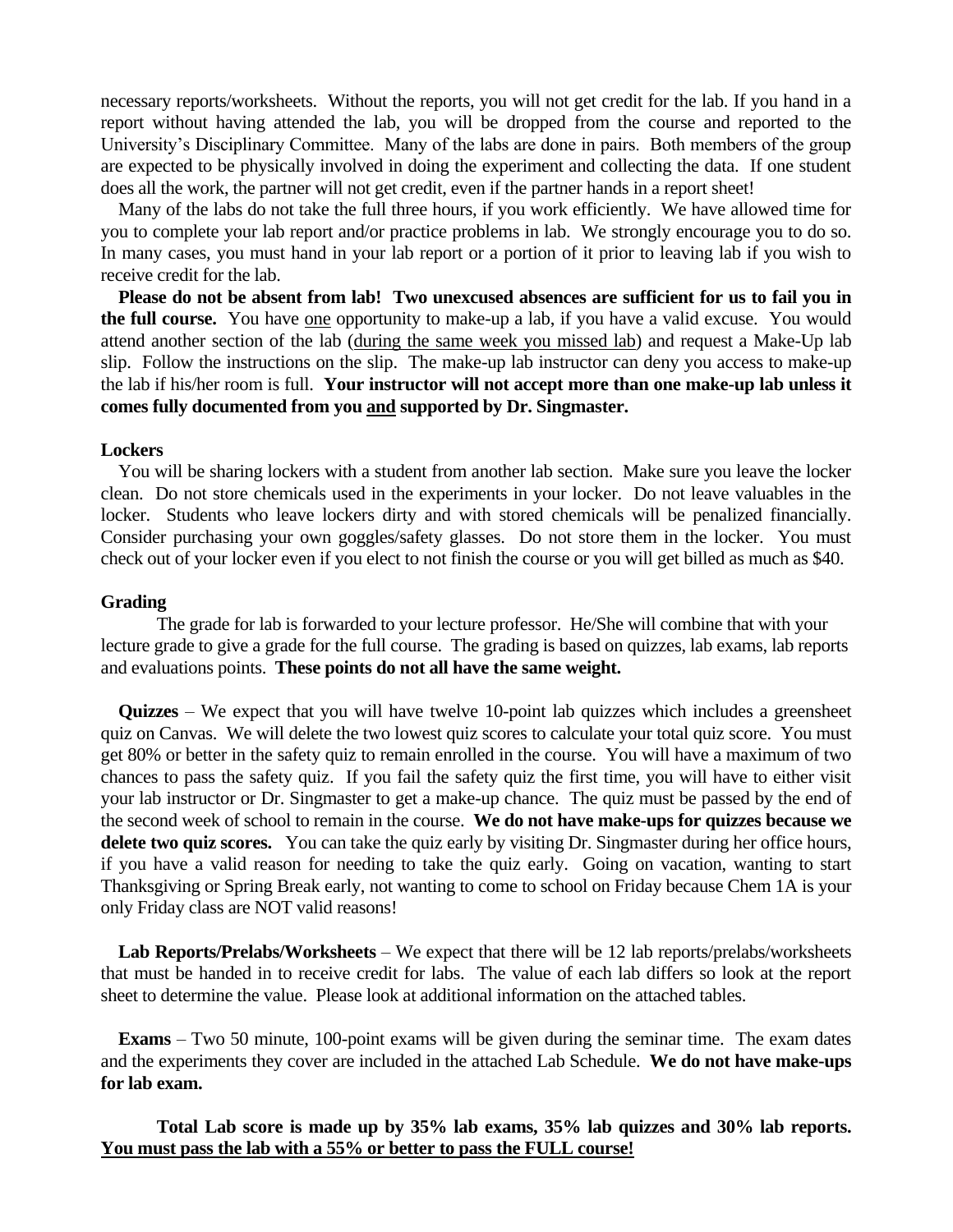| <b>Dates</b>                                                                                            | Lab                                           | <b>Seminar</b>                                              |  |
|---------------------------------------------------------------------------------------------------------|-----------------------------------------------|-------------------------------------------------------------|--|
|                                                                                                         | <b>Attendance Required!</b>                   | <b>Attendance Required!</b>                                 |  |
| $8/23 - 8/25$                                                                                           | No lab!                                       | Safety                                                      |  |
| $8/28 - 9/1$                                                                                            | Check-in, Safety Discussion                   | Safety Quiz, Discuss Exp. 1                                 |  |
| $9/5 - 9/8*$                                                                                            | Exp. 1 - Basics                               | Discuss Exp. 2                                              |  |
| $9/11 - 9/15$                                                                                           | Exp. 2 - Hydrate                              | Quiz on Exp. 1, Discuss Exp. 3                              |  |
| $9/18 - 9/22$                                                                                           | Exp. 3 - Conductivity                         | Quiz on Exp. 2, Discuss Exp. 4                              |  |
| $9/24 - 9/29$                                                                                           | Exp. 4 - Mystery Bottles                      | Quiz on Exp. 3, Discuss Exp. 5                              |  |
| $10/2 - 10/6$                                                                                           | Exp. 5 - Activity Series                      | Quiz on Exp. 4, Discuss Exp. 6                              |  |
| $10/9 - 10/13$                                                                                          | Exp. 6 - Titration                            | Quiz on Exp. 5, Discuss Exp. 7                              |  |
| $10/16 - 10/20$                                                                                         | Exp. 7 - Light                                | Lab Exam I (Exp. 1 through 6)**                             |  |
| $10/23 - 10/27$                                                                                         | ***<br>Exp. 8A - Periodic Prop                | Quiz on Exp. 7, Dicuss Exp. 9                               |  |
| $10/30 - 11/3$                                                                                          | Exp. 9 - Molecular Models                     | Quiz on Exp. 8, Discuss Exp. 10                             |  |
| $11/6 - 11/9$                                                                                           | Exp. 10 - Gas Law<br>Exp. 8B - Semiconductors | No seminar; Quiz on Exp. 9 & notes<br>for Exp. 11 on Canvas |  |
| $11/13 - 11/17$                                                                                         | Exp. 11 - Forces****                          | Quiz on Exp. 10, Discuss Exp. 12                            |  |
| $11/20 - 11/21$                                                                                         | No lab                                        | No seminar                                                  |  |
| $11/27 - 12/1$                                                                                          | Exp. 12 - Heat of reaction                    | Quiz on Exp. 11, Discuss Lab Ex                             |  |
| $12/4 - 12/8$                                                                                           | Check out                                     | Lab Exam II (Exp. 7 through 12)                             |  |
| 12/11                                                                                                   | No lab                                        | No seminar                                                  |  |
| * Monday labs need to attend a lab section on one of the other days or will get emailed data from Dr. S |                                               |                                                             |  |
| For a copy of the seminar notes for Exp. 8 go to Canvas files for seminar<br>$**$                       |                                               |                                                             |  |
|                                                                                                         |                                               |                                                             |  |
|                                                                                                         | *** Online experiment                         | **** Choice of doing online or in lab in groups.            |  |

# **Chem 1A Lab Schedule – Fall 2017**

Important Reminders about Lab and Seminar

1) Quizzes will be given during the seminar time.

2) Seminar serves as the time to discuss the following week's experiment. Read the experiment before coming to seminar. The lab instructor will not be going over the experiment with you prior to the start of the lab. Students leaving seminar early can lose points!

3) You must memorize your lab section number and write it in the space provided on the

quiz or lab exam. Quizzes without lab section number will be discarded. You must sign your quiz!

4) Many of the experiments require that you hand in the lab report sheet at the end of the lab!!

Make sure you know when the work is due!

5) You have only one opportunity to make up a lab by attending a lab section other than your assigned sections. If you know you will be absent on Thursday, go to a Tuesday or Wed. lab. Fill out the lab make-up slip. Only one make-up will be counted. If you are unable to make-up a lab and you have a VALID excuse, go see Dr. Singmaster.